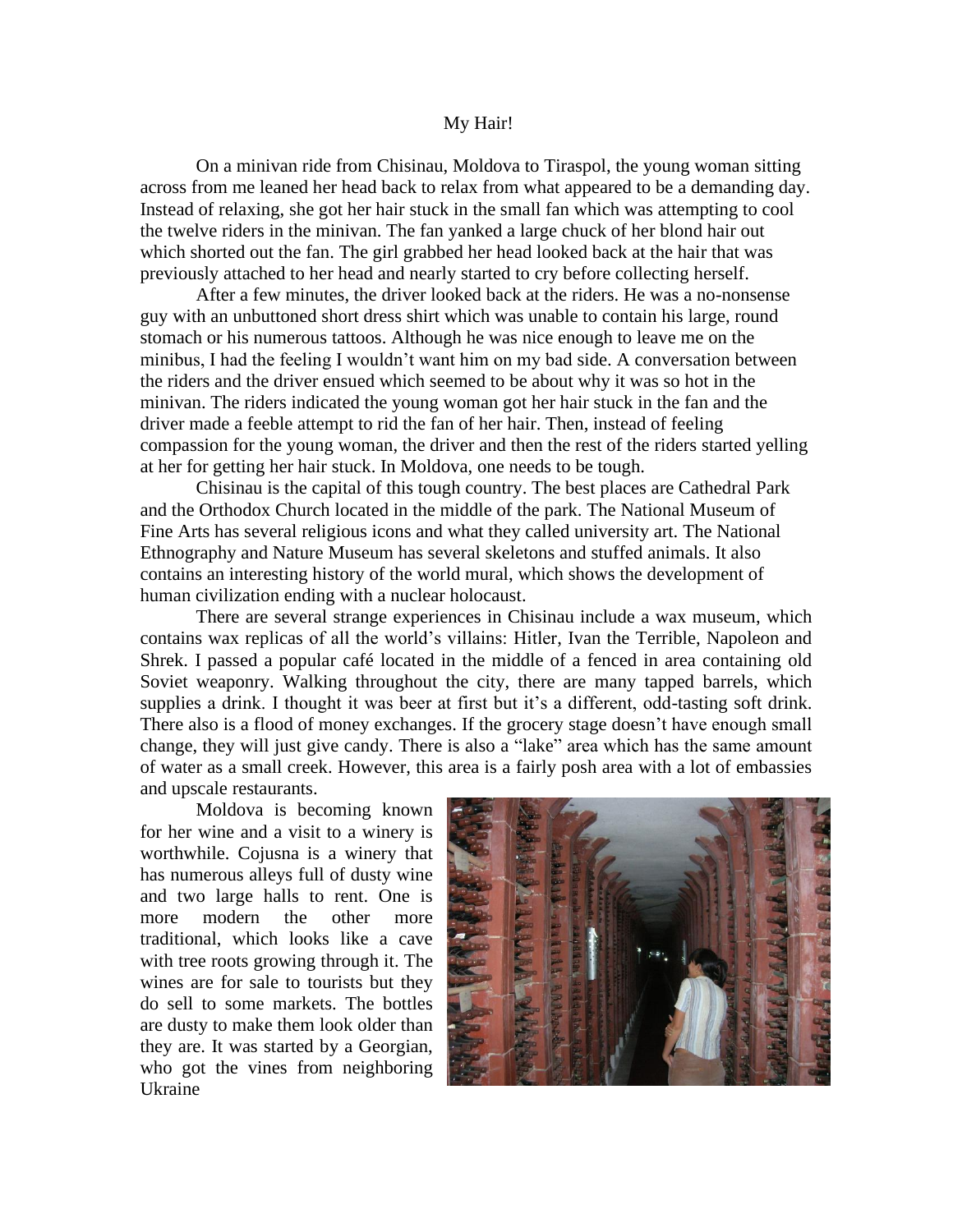I got lost in the peculiar village of Cojusna, which is hard to do. I asked for directions from a man who sang the Beatles "Let it Be" to me, but didn't know any other



words of English. There was a garage door that had the sign for the 1980 Moscow Olympics. At the end of most streets was a well in which people would draw water from so apparently water was limited. I stopped in a small store for water and food and they calculated my tab using an abacus, which was shocking to me. A couple of guys drinking beer at the grocery store, which is why most people go there, understood that I wanted to

visit the winery and gave me a ride.

An even stranger sight is the self-declared republic of Transdniestr, to the east of Moldova. The only people that recognize the republic are from Transdniestr, so if visitors have a problem there, there is no embassy or government agency that can help. Just getting there is a battle, as the first bus driver refused to allow me on the bus to Transdniestr after seeing my American passport. The second driver allowed me on after I showed I had enough money for the necessary bribe at the border to get into the republic. At the border, they charged me ten dollars for a day visa which wasn't exurbanite as the locals had to be three dollars. My visa stipulation was that I could only stay ten hours and I actually only spent five hours in the capital, Tiraspol.

The republic is officially Communist and walking the streets one certainly gets that feel. There is a lot of concrete and a lot of statues. The Presidential Palace is nondescript. Across the street from the palace is the Tiraspol National United Museum which is largely dedicated to Nikolai Zelinskogo, an early Soviet chemist who developed the gasmask. It's all in Russian so it's difficult to get a sense of what he did. Nearby is the Heroes' Cemetery which contains the Tomb of the Unknown Soldier and eternal flame dedicated to the 1992 revolt for independence from Moldova.



Moving east down October 25 Street is more Communist propaganda. The House of the Soviets is a large building with a large statue of Lenin in front of the building. To the left and right of the statue are old and current Soviet leaders. Some are dedicated to the '92 revolt. Moving north along Lenin Street is the unkept